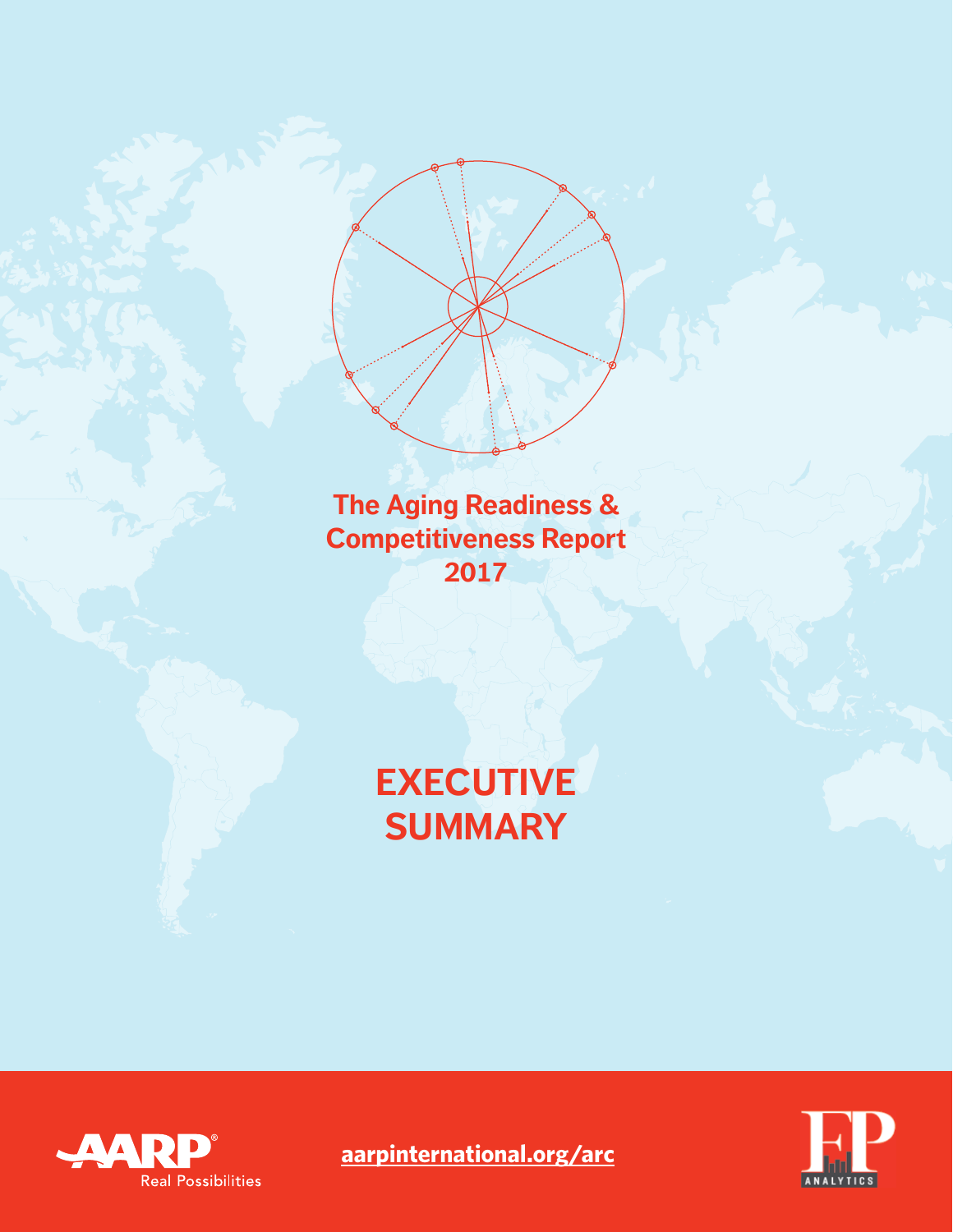### **Executive Summary**

The world is aging at an unprecedented pace. In the coming decades, large and small, industrialized and developing countries alike, with few exceptions, will experience a rapid growth in the proportion of their populations age 65 or older, driven by longer lifespans and declining birthrates. With this looming demographic transformation, a healthier, more productive, and more engaged older population is essential to building a prosperous and sustainable future. As such, a rethinking of the role of older adults in our communities and economies is imperative.

AARP and FP Analytics have partnered to conduct an in-depth study of aging policy in 12 countries to produce the Aging Readiness and Competitiveness (ARC) Report. The ARC Report examines the pressures and opportunities each country faces, as well as their policy responses in four pillars: Community Social Infrastructure, Productive Opportunity, Technological Engagement, and Healthcare and Wellness. A particular eye is given to policy innovations aimed at engaging a healthier, more independent older population and unleashing the productive and economic potential resident among them.



**Figure 1.** National Income Level and Percentage of Older Population

<sup>(</sup>Sources: UN Population Division, World Bank, and OECD. GNI per capita is based on World Bank's Atlas Method.)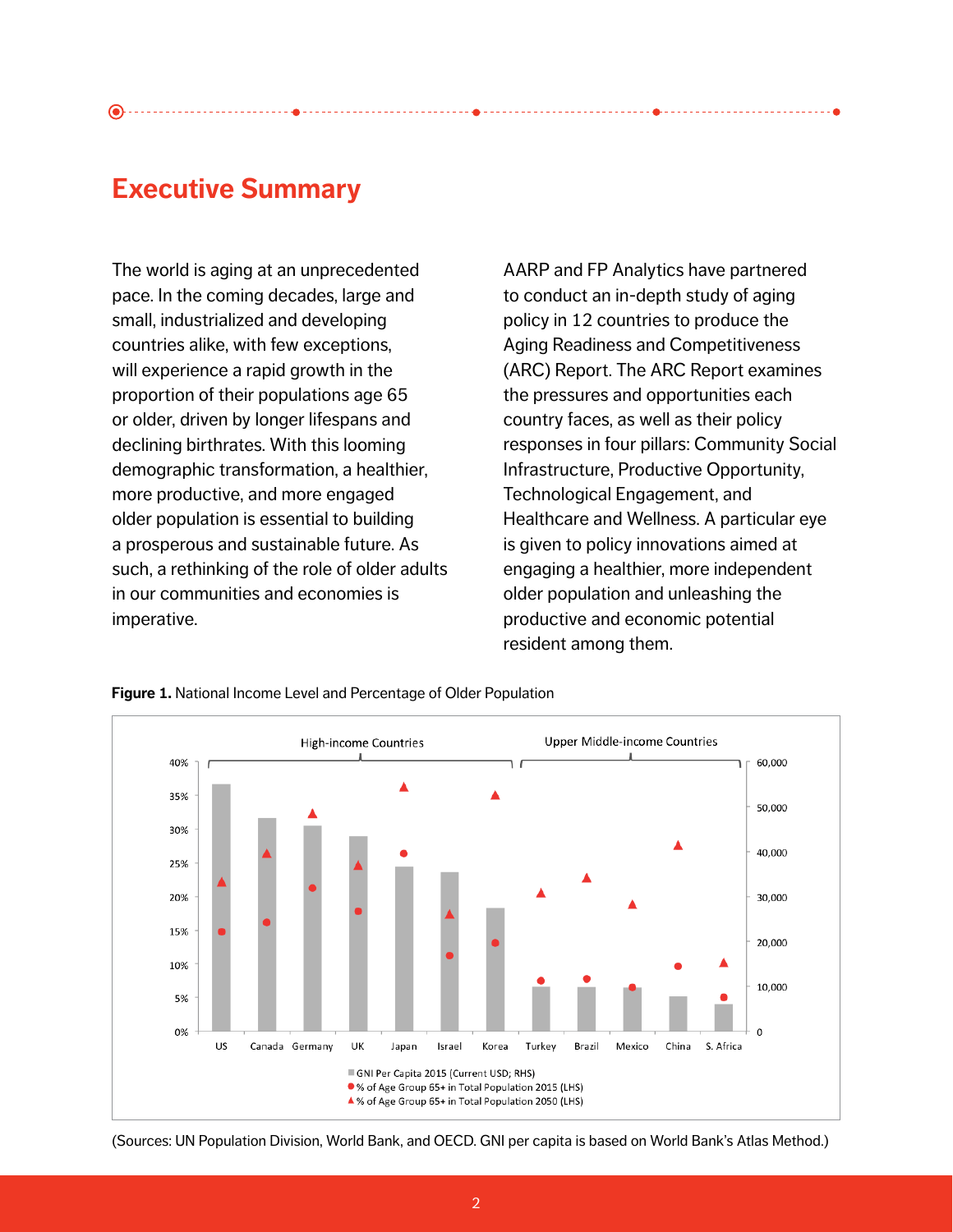The 12 countries selected for this debut report – Canada, Germany, Israel, Japan, Korea, the United Kingdom, the United States, Brazil, China, Mexico, Turkey, and South Africa – are the largest economies by region, with the exception of Africa, where the largest upper middle-income economy was chosen. Together, they represent 61 percent of the global economy and nearly half of people aged 65 or older, and include a diversity of economic, social, and cultural contexts.

While the industrialized, aged societies have been at center stage in today's discussion on aging, a massive demographic shift is beginning in middleincome countries. These countries are aging at a much faster pace, and

concurrent with urbanization and changing family structures. It took the U.S. 70 years to transition from "aging" to "aged," 45 years for the UK, 40 years for Germany, and 25 years for Japan. Brazil and China are projected to complete the transition in about 20 years and then join the "super-aged" society just 10 to 15 years later. (See Figure 2.) Even Mexico, which will not become an "aging" society until 2018, will see its older population more than triple through 2050.<sup>1</sup> While this rapid demographic shift creates new challenges, these developing countries are also positioned to reap the benefits of incorporating aging into their development efforts, from physical infrastructure to economic policy.



#### **Figure 2.** Speed of Demographic Transition

#### (Sources: UN Population Division, U.S. Census Bureau)2

<sup>&</sup>lt;sup>1</sup> UN Population Prospects 2015.

<sup>2</sup> Kinsella, Kevin and Wan He. U.S. Census Bureau, International Population Reports, P95/09-1, An Aging World: 2008, U.S. Government Printing Office, Washington, D.C., 2009.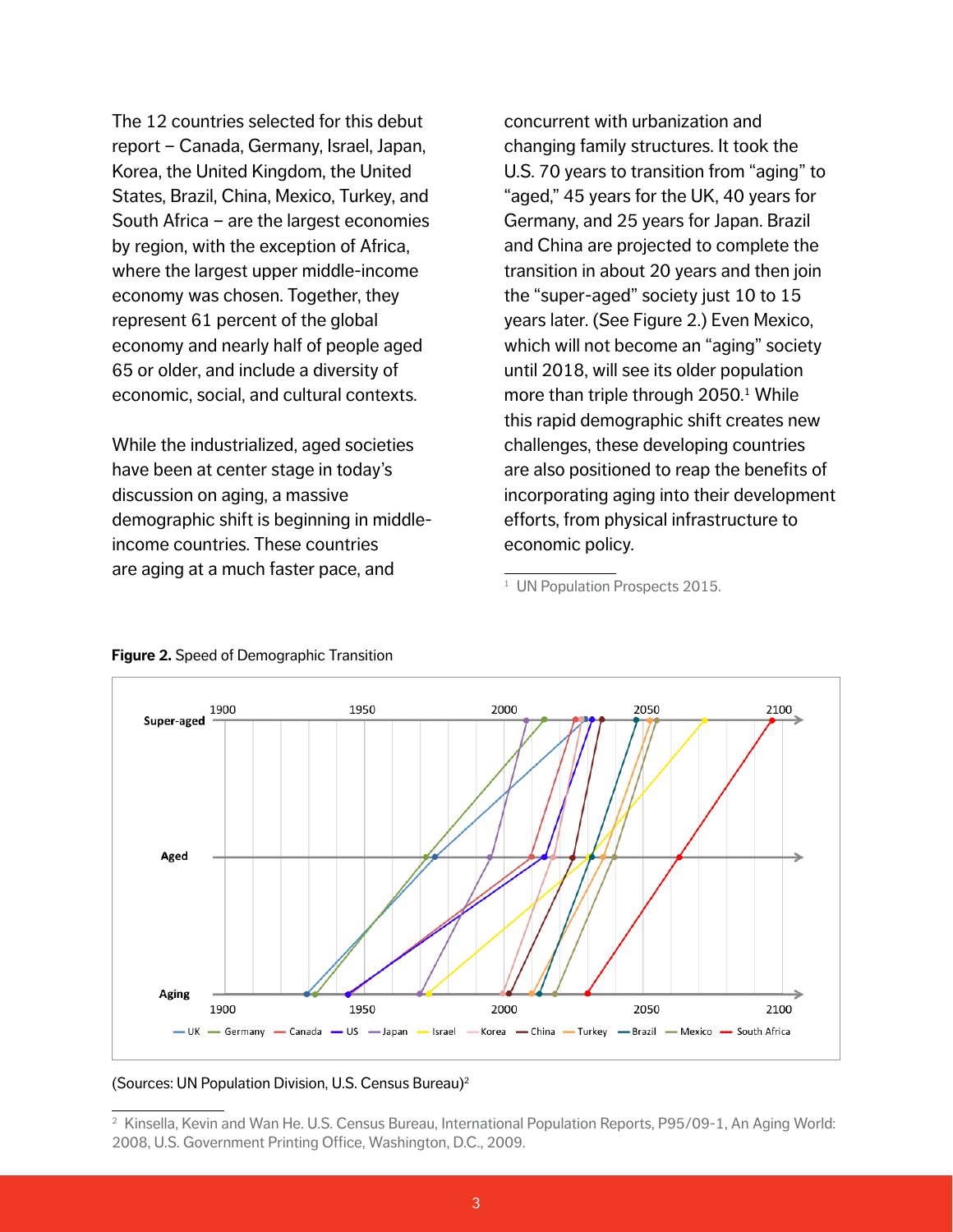From industrialized countries that are facing a wave of retirement of post-World War II baby boomers to developing countries that have experienced dramatic declines in birthrates, a shift of mindset is necessary for a society to prosper in the aging era – recognizing the value and potential contribution of an aging population to address broader societal objectives. Whether it is through volunteerism, education, or even providing low-cost housing for students, some of the most exciting programs from around the world are rooted in the unique assets of older adults and create virtuous circles – fostering social engagement, healthier lives, and economic returns. And while national government policy is indispensible, some of the most innovative projects are emerging from local stakeholders: municipalities, schools, and community organizations.

Across countries, it is also clear that technology has the potential to be a powerful force multiplier for all aspects of older adults' lives: assisting their

independent living, advancing economic participation, as well as increasing access to healthcare and improving the quality of care services. However, while older adults are among those who could benefit the most from technological advancements, they have lagged behind on the adoption of technology. Promoting digital literacy is a relatively low-cost, high-impact policy intervention, and best practices are emerging for the expansion of digital literacy and the promotion of new products and services to tap into this promising market.

In addition to the digital divide, the gender divide is a persistent and poorly understood aspect of aging. Today, women live longer and are more likely to reside alone and live in poverty. They play a primary role in caregiving, partly contributing to their lower economic participation than men. Few countries have developed any meaningful policies to address gender in aging, but doing so offers a lever to meet other aging-related objectives.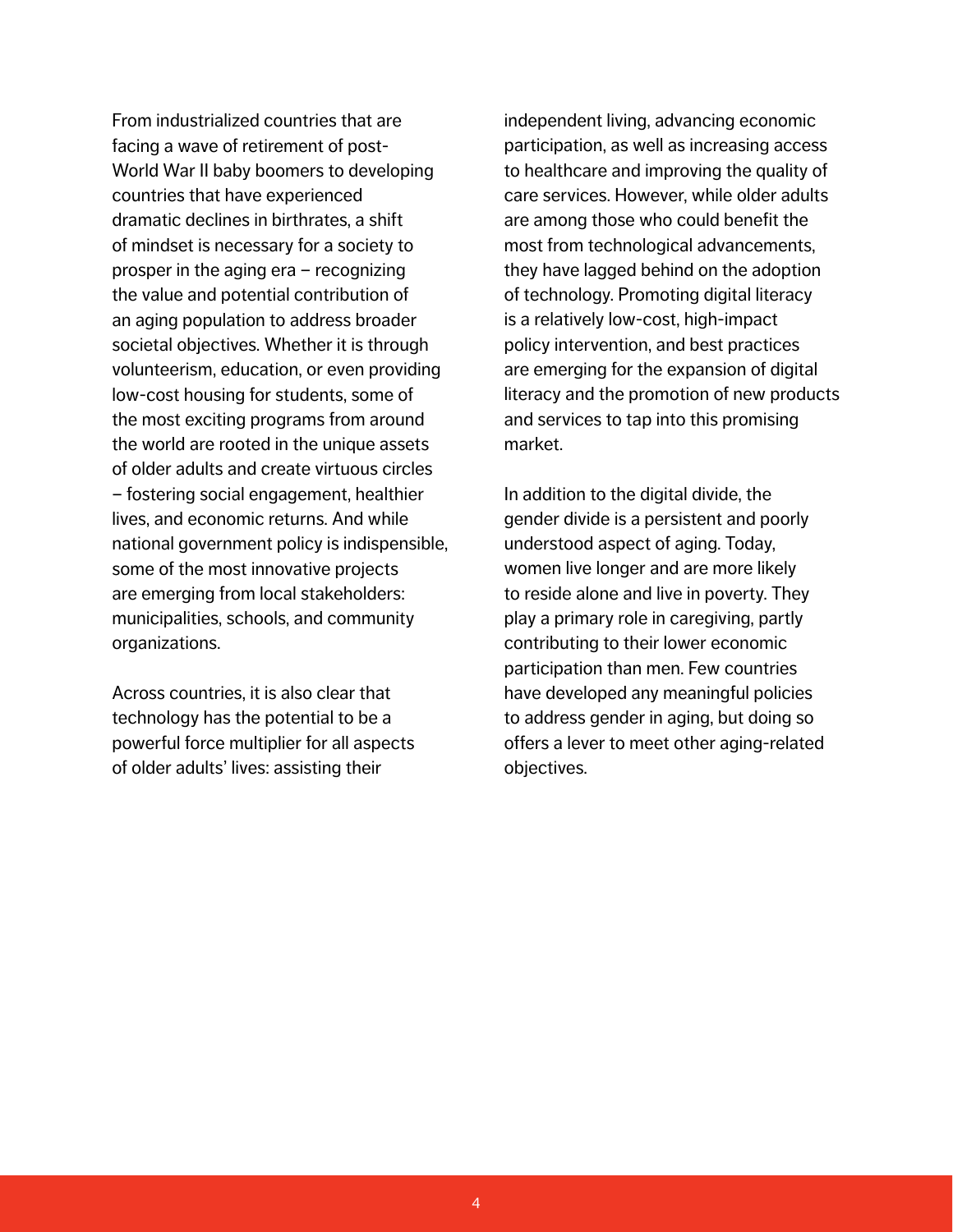## **Pillar I: Community Social Infrastructure**

Perhaps the most consistent feature of older adults around the world is their strong preference for aging at home. In fact, independent living is on the rise, particularly in developing countries where families are shifting away from multigenerational structures. Our first pillar looks at how countries and communities are ensuring that seniors are able to remain not only independent, but also active and contributing members of their community. For each country, we examined efforts to prevent social isolation, to promote social engagement, and to improve accessibility and mobility.

- **Preventing social isolation** can be addressed effectively at both the local and national levels – mobilizing stakeholders in the community, including residents and front-line service providers, as well as leveraging existing resources and infrastructure. Japan, which is at the forefront of this issue, is using its national postal office network to offer routine check-ins for older adults at a minimal cost to families.
- **Promoting social engagement** goes well beyond community centers and classes. Innovative programs are emerging around the world, focused on older community members as a resource to address broader societal challenges. In China, retirees have contributed an estimated USD 1.2 billion through their Silver Action Initiative, and in Israel, the Here We Live program offers students a scholarship and low-cost housing if they live with older homeowners and spend at least five hours together each week.
- **Accessibility** is an area that needs much more work, despite improvements made over time in transportation, public spaces, and housing. While industrialized countries are primarily focused on upgrading existing infrastructure, often by providing financial subsidies, developing countries are well positioned to incorporate agefriendly elements in their ongoing infrastructure development, but thus far have largely failed to take advantage of this opportunity.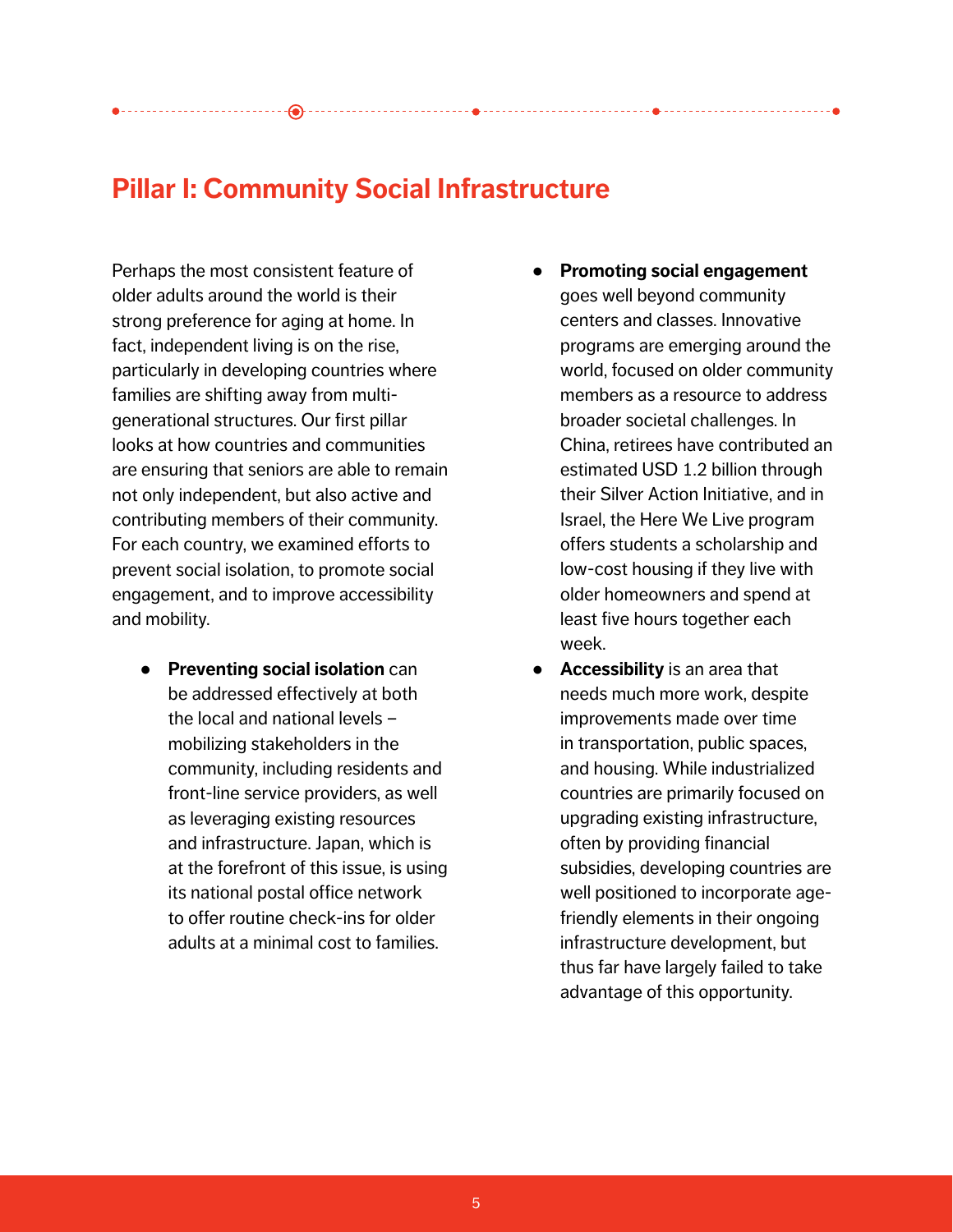## **Pillar II: Productive Opportunity**

Countries around the world are grappling with having to sustain long-term economic growth as their working-age population shrinks as a share of the total population. For industrialized countries, as well as China, this is already an issue, but it is only 10 to 15 years away for some of their upper middle-income counterparts. Older adults are part of the answer – they are living longer and healthier, possess valuable experience and expertise, and increasingly seek to remain active and productive. Forward-looking governments and companies are acting to enable this by introducing flexibility into retirement, combating negative perceptions of older workers, and providing targeted support for those seeking to re-enter the labor force.

- Reforming pensions and other retirement systems is the most common strategy used by governments, but it is driven by fiscal constraints and therefore fails to address the real barriers that keep willing and able workers out of the market. Flexible retirement, which allows older adults to reduce working hours in exchange for extension of working life, is gaining traction in both industrialized and developing countries.
- Ageism and misperceptions of older adults among employers are

prevalent across both high-income and upper middle-income countries. They are the primary barriers faced by those interested in remaining in, or returning to, the labor force. Older workers are often seen as lacking marketable skills and having less potential to progress, learn new skills, and add value. While a number of countries have public education campaigns, the UK's Age Positive Initiative (API), which began in 2013, could prove to be a worthy model for others. It provides employers with a toolkit to address retaining, retraining, and recruiting older workers, as well as guidance for employers and staff regarding a range of issues related to ageism in the workplace.

Flexibility in work can also be enabled by technology and a focus on entrepreneurship, but this requires supportive policy, which today is largely absent across countries. Japan, where the labor force has been shrinking for the past two decades, is seeking to promote telework and has set a goal of growing this segment to 10 percent of its total labor force by 2020. A particularly interesting model has emerged out of the UK, where the New Enterprise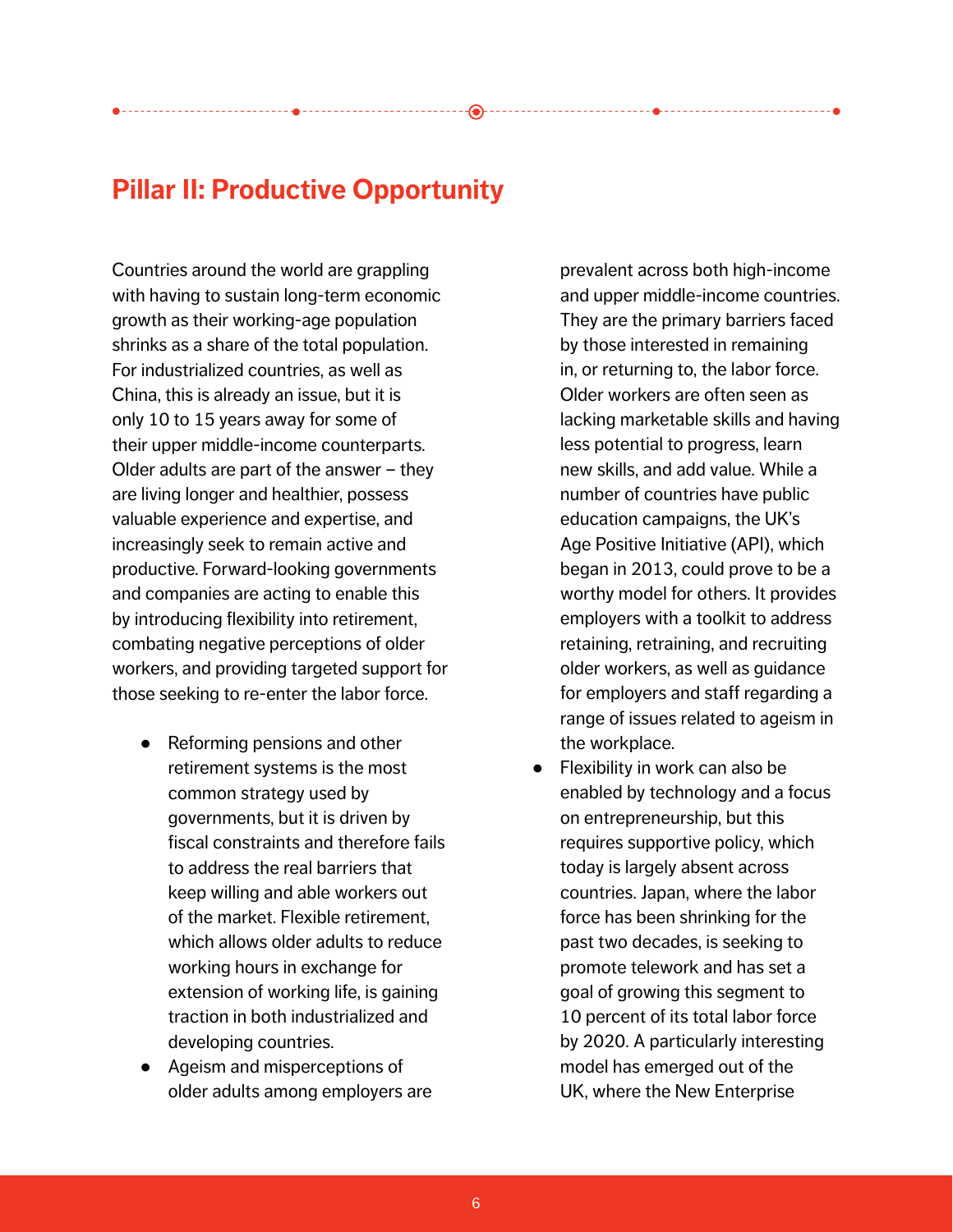Allowance program offers financial support and coaching for individuals seeking to start a new business. While not targeted at older adults, they have been major beneficiaries, particularly those seeking to accommodate the care of a spouse.

● Although many governments are working to support older adults' job placement and employability, they typically focus on vulnerable groups (e.g., displaced workers and long-term unemployed workers) and tend to not do enough to deliberately tap the productive potential of experienced workers. NGOs often step in to fill the gap. Again, the UK is at the forefront – the Now Teach program retrains experienced professionals to become teachers in the country's schools.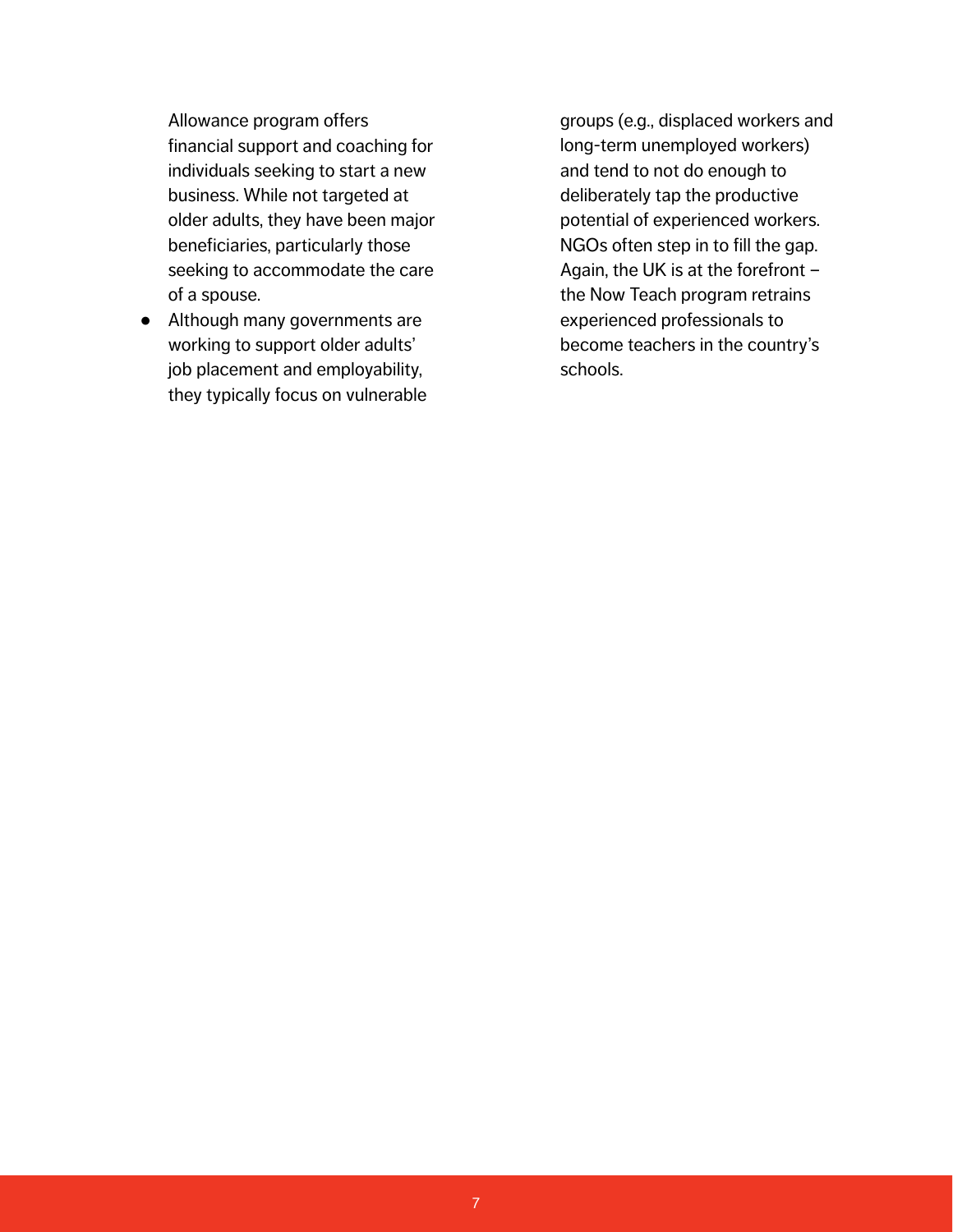# **Pillar III. Technological Engagement**

We are entering the era of digital technology and technological advancement that could be transformative for the economic and social engagement and health of older people, but today they remain the most vulnerable to digital exclusion. Still relatively small-scale in most countries, work is beginning to promote digital literacy and to develop technology-driven products and services for this market, including from the private sector, which has been driving much of its growth.

- Older adults have proven to be eager adopters of new technology when they see its clear benefit to their lives – creating both an educational challenge and a need to **develop technology that best meets their interests and needs**. This is proven in the relative success of social media and other digital tools for communication, which have been gateways to other digital technologies across cultural contexts.
- A lack of skill and confidence are the primary obstacles to older adults' use of technology, but there has been very little done to create tailored training. Access is often viewed through the lens of hard infrastructure, and where **digital literacy programs** exist, they more

often target vulnerable groups as a whole, rather than specifically engaging with the older adult population. Programs designed specifically for older students have yielded better results, with particular success found in training technology-savvy older adults to help peers learn digital skills. One pioneering community center network in the U.S., Senior Planet, has placed digital skills at the center of all its activities – from workplace training to healthcare management to socializing.

● The "**silver market"** is gaining attention from both the public and private sector. A rash of new programs and initiatives have been put in place across countries in recent years. The governments of China and Japan have advanced the development of aging-related technologies with a national strategy, while other countries have also increased funding for innovation. Thus far, engagement from the private sector has been limited to those markets with highincome older consumers, with the exception of China, where a strong policy push has proven effective.